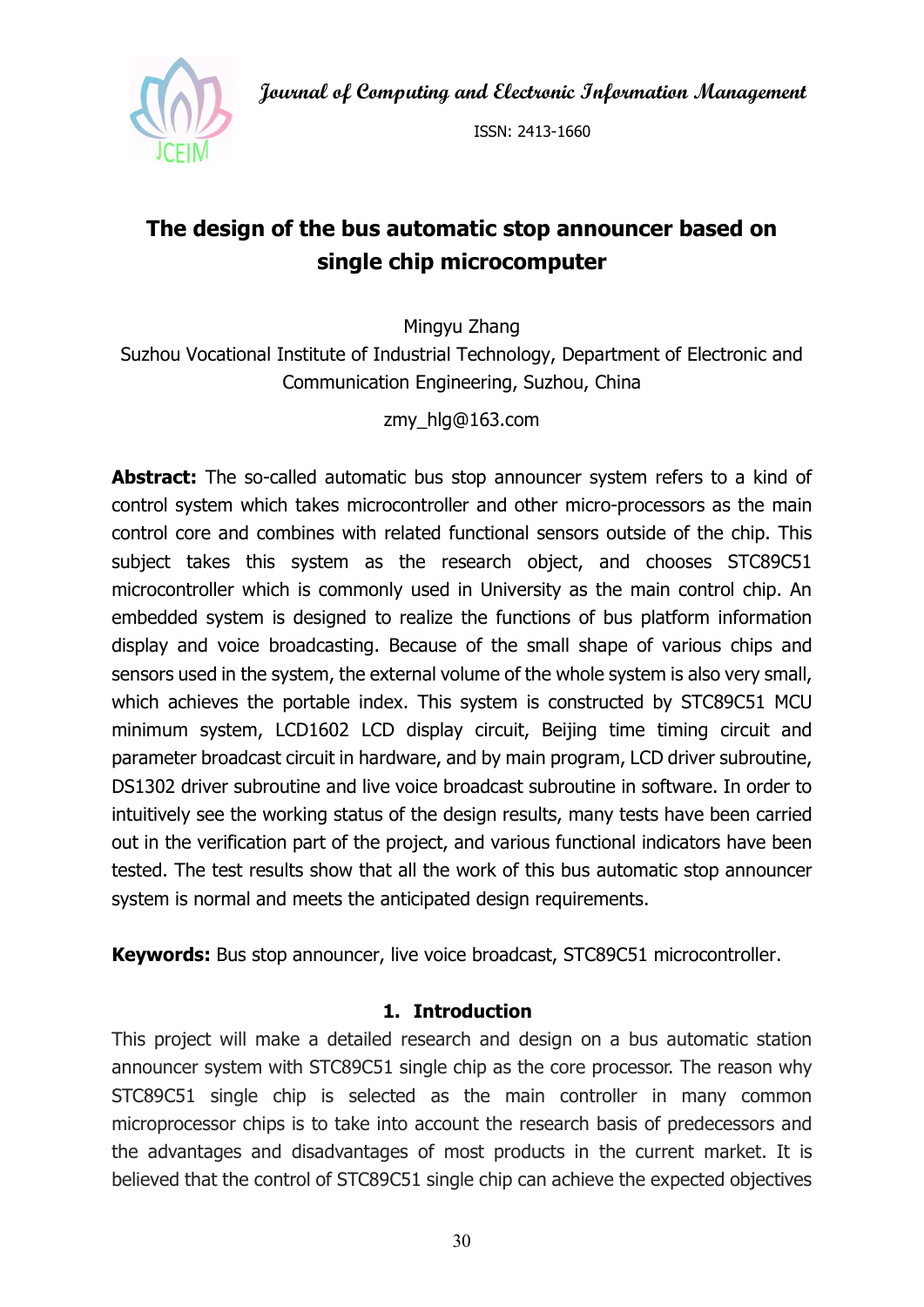of the subject, and optimize and avoid the common defects of some bus automatic stop reporting system, and further improve the performance of some excellent design cases on the market at present, which is also the purpose and significance of the subject. From the perspective of the whole development background of the system, from the original traditional bus automatic stop reporting system to the digital or intelligent bus automatic stop reporting system, no matter how excellent the system is designed, or how thoughtful the software and hardware designers consider, the bus automatic stop reporting system always shows a variety of failures in the process of work. The most common is the crash phenomenon in the process of system operation[1-3]. The so-called crash phenomenon refers to the phenomenon that the program code inside the microprocessor runs away and cannot execute the process work according to the program designer's plan. Once the crash occurs, the system cannot continue to work normally. This phenomenon is a mature operation from the appearance of the single-chip microcomputer system to the present. There is an inevitable phenomenon in the operation system[4-6]. There are two main reasons for these failures in the integrated bus automatic stop announcer system. The first is that the performance of the main control microprocessor chip is limited. Whether it is the early low-end microprocessor chip or the current 32-bit or 64 bit microprocessor, its internal resources are very limited, especially RAM storage area is used to store program variables. The space size of this area can largely determine the complexity of the bus automatic stop announcer system. If this area can be designed large enough in an ideal situation, the bus automatic stop announcer system can achieve more complex functions. The second reason is the qualification level of the programmer himself. Improper memory operation will cause all kinds of crashes, so it is necessary for the programmer to take this into account. Before the products related to the automatic bus stop reporting system are put into the market, the R & D enterprises need to make a detailed planning for the R & D cost of the automatic bus stop reporting system, because only one product with high cost performance ratio can achieve the performance above the overall average level and the cost of the product is a competitive product, so the automatic bus stop reporting system is a competitive product. In the development process of the system, designers always like to choose the main control microprocessor with the highest performance price ratio as the main control. Nowadays, the 32-bit microprocessor STM32 is a very popular chip, which has been embedded in most of the bus automatic station announcer systems and other control systems. It can not only realize bare machine work, but also realize more complex operation. On the basis of previous work, this paper selects a STC89C51 single chip microcomputer with high cost performance to realize a bus automatic stop reporting system.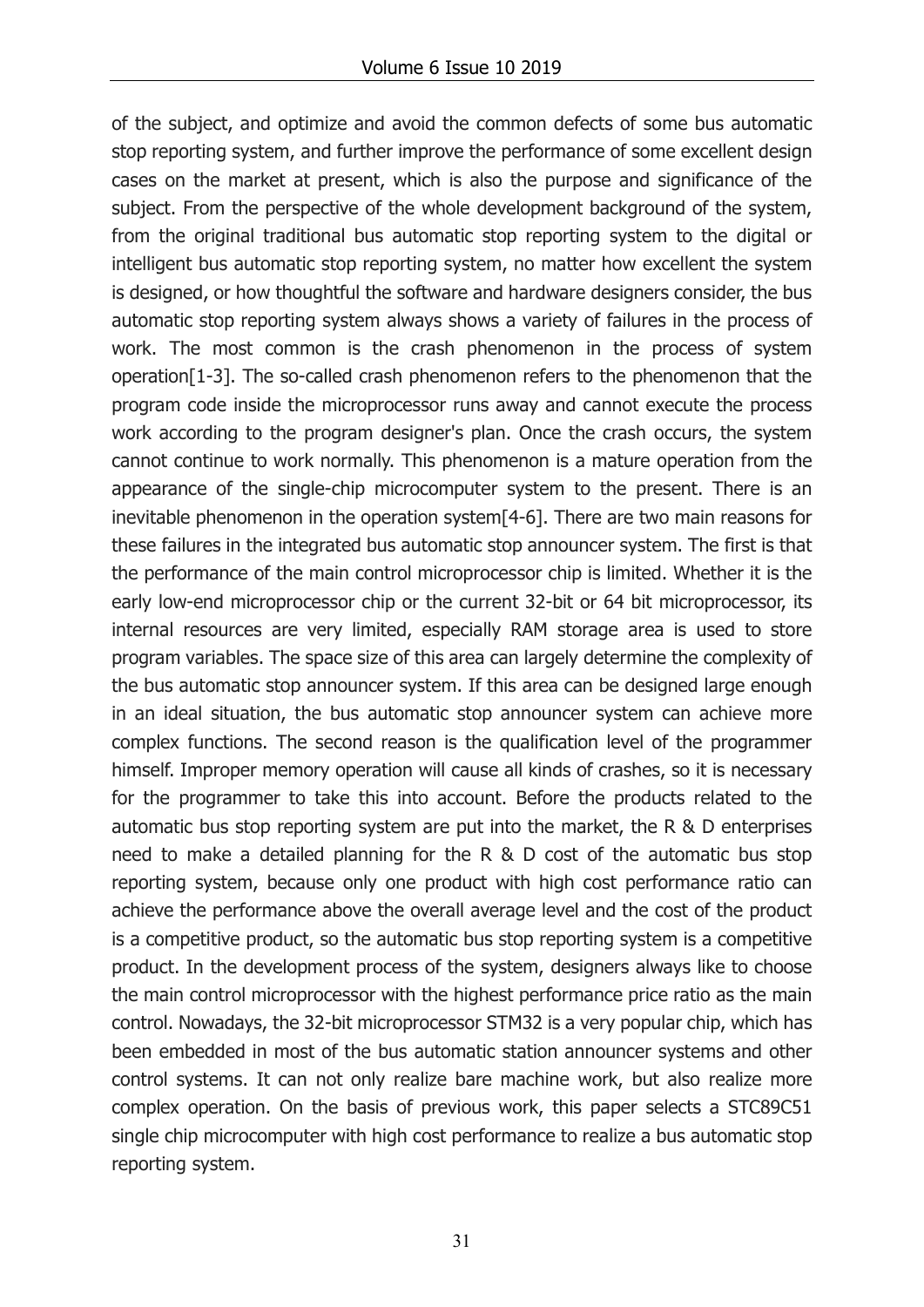At present, many enterprises at home and abroad have launched automatic bus stop announcer products that can realize the bus stop announcer control system with excellent performance and high output accuracy, and can stably realize the display of system parameters, automatic timing and voice broadcast[4-6]. This topic has conducted extensive data review and Research on the development status of the system at home and abroad, and found that the public At present, the traffic automatic station announcer system does not need to rely on imports at home. No matter the R & D of internal core technology or the assembly of products, a mature industrial chain has been formed at home. Especially for the R & D of the new type of bus automatic station announcer system, the R & D personnel at home and abroad have learned and summarized the excellent design cases at home and abroad, which is completely feasible, In order to design their own automatic bus stop reporter system.

## 2. System Design

In order to be able to more clearly explain the construction of the system in the internal structure framework, so as to design the overall design scheme of the bus automatic stop announcer system, the STC89C51 single chip microcomputer is the most important part of the minimum system, which is the control part of the whole system, to achieve the control of each functional circuit. When the bus enters the station, the driver presses the key corresponding to the platform in the key module, and then STC89C51 single chip computer responds to the key. First, the single chip computer transmits the character code of the platform name corresponding to the platform to the LCD screen, and displays the information of the platform under the drive of the internal control chip. Then STC89C51 MCU will start the voice broadcast module, send out the address corresponding to the platform information voice file in the voice module, the voice module can find the voice file through the address, and broadcast the voice file through the internal decoder and power amplifier.

STC89C51 MCU has rich external interfaces. As shown in Figure 1, not only 32 GPIO pins can be provided to users, but also a UART serial port interface with stable performance. Users can control the RXD and TXD pins of this chip through program code to realize serial port communication function. In addition, the pin interrupt resources of this main control microprocessor are also very rich through program. The control of the code can capture the rising and falling edge of the external signal, and realize some complex control processes. The flash size of this bus stop reporting system is 4K bytes. This part is mainly used to store the C language program code written by the user. The feature of this storage space is that it is unable to modify the internal data online. Only after the entire space is erased by a special burning device, can new data be added, next to this storage space. Is a 256 byte ram part, which is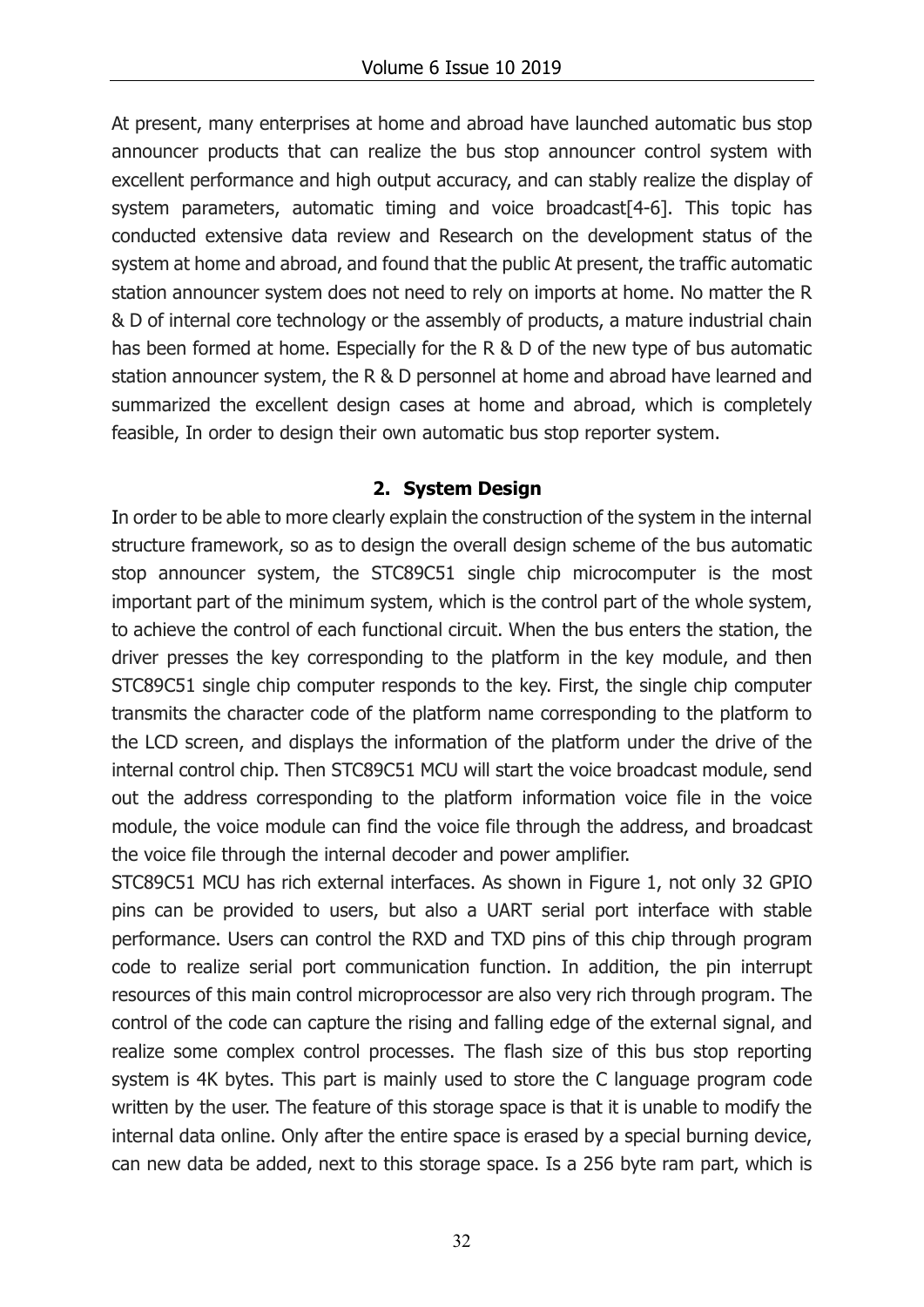used to store the variable values built by the user in the program.



Figure 1 STC89C51 single chip microcomputer

In the hardware system, the first thing we need to design is the minimum system circuit of STC89C51 single chip microcomputer. The importance of this circuit has been introduced above. It is mainly to drive LCD1602 LCD circuit, RTC timing circuit and real voice broadcast circuit in this project. The main design content of this part is reset circuit and crystal oscillator.

The design idea of reset circuit is to make the circuit output high level after pressing the key in the figure below. Because STC89C51 single chip is a high level reset chip, according to the circuit structure in Figure 2, when the key is not pressed, the circuit output low level can be reset, and the high level can be output after pressing the key.



Figure 2 Reset circuit design

The design idea of crystal oscillator circuit is relatively simple. As shown in Figure 3, only two small capacitors of about 30pf need to be connected at both ends of 12m crystal oscillator, and then two pins are connected to xtal1 and xtal2 pins of STC89C51 single chip.

As shown in Figure 4 is the appearance of this RTC chip. In terms of working parameters, this clock chip can show the performance of timing error up to less than 1s / mon. This level of performance, combined with its price of no more than 1-3 yuan, has a very high price performance ratio. In this project, the main function of RTC clock chip is to output the accurate Beijing time and date. In the production of this highperformance clock chip, Dallas company considered that in order to make the user drive the device as simple as possible, so in the aspect of appearance, it designed it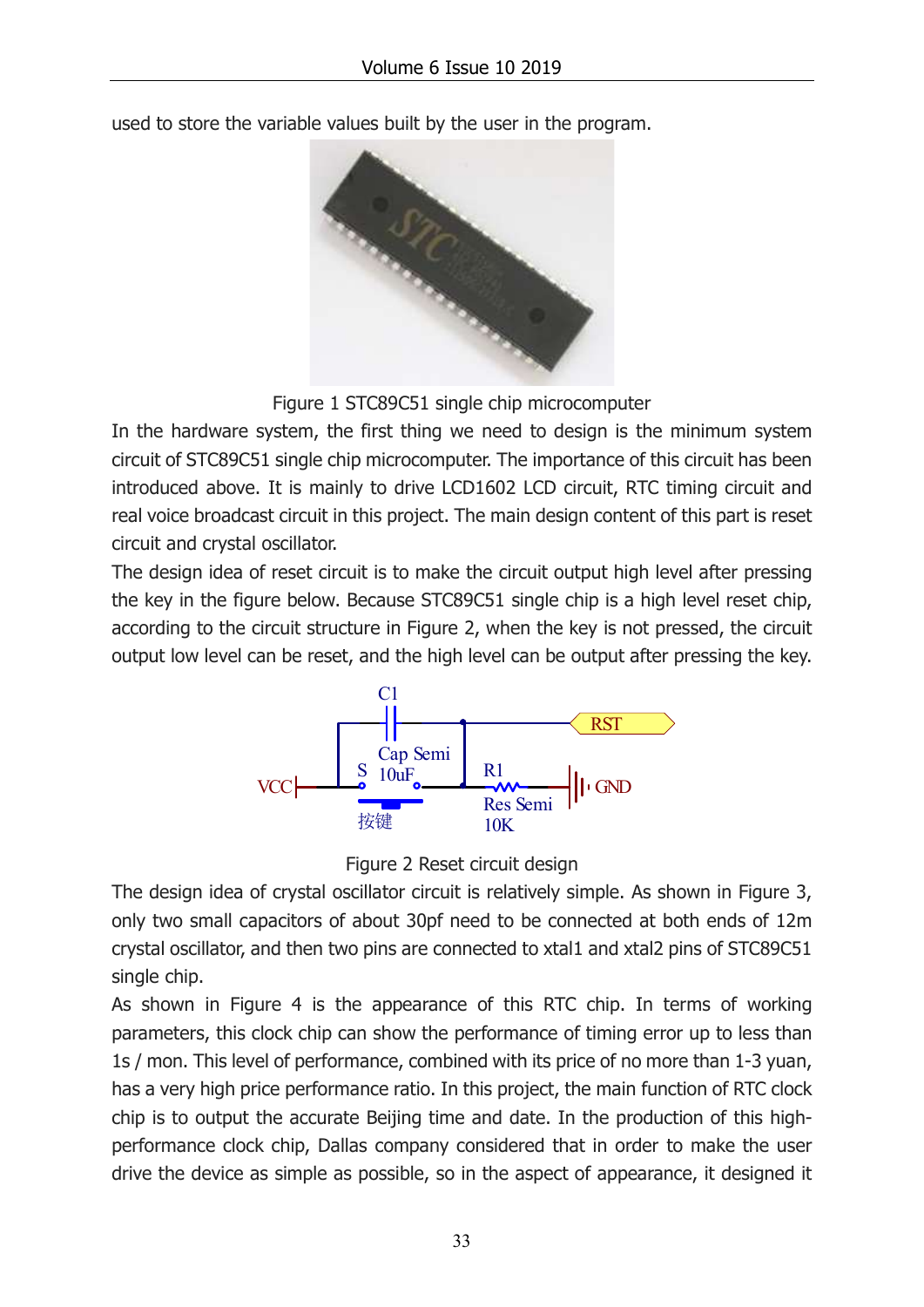into 8-pin double row in-line package.



Figure 3 Design of crystal oscillator circuit



Figure 4 Real picture of RTC clock chip

The main function of Beijing time timing circuit is to automatically generate time data. The circuit schematic diagram of DS1302 real-time clock chip is shown in Figure 5, which is composed of  $+5V$  voltage power supply circuit and three wire serial singlechip pin drive circuit. In terms of module power supply of RTC chip, this device can be found after consulting the data files provided by the device manufacturer. With the characteristics of wide voltage input, it can work stably in the DC voltage range of + 2.5-5v, which is mainly due to a high-performance voltage stabilizing module inside it, which can reduce and stabilize the DC voltage input by external power supply and effectively filter the AC interference components carried in it. Because the bus automatic station announcer system designed in this subject adopts + 5V voltage For power supply, it can be directly applied to pin 1 of DS1302 real-time clock chip, connected according to the power supply method in the figure below, and grounded pin 4. In terms of the design of the pin driving circuit of the three wire serial single chip microcomputer, since pin 5-7 of this clock chip device is its control pin, the system needs to allocate three different GPIO pins to connect with the RTC clock chip device, and the drive can be completed after the connection according to the schematic diagram in the figure below.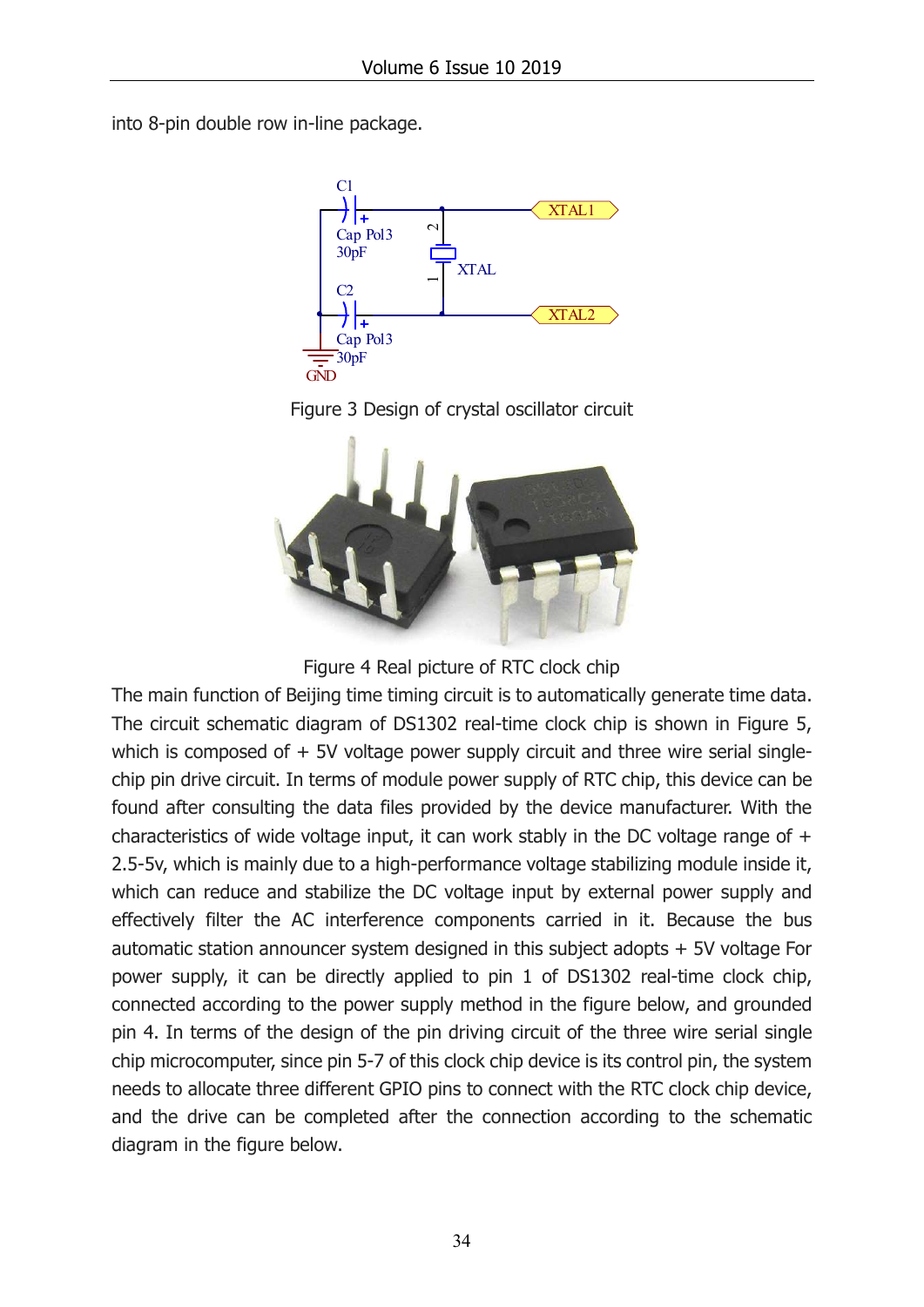

Figure 5 Timing circuit design of station reporting system In the initial design goal, because the bus automatic station announcer system needs to have the function of human voice broadcast, so this topic must consider to configure a module circuit which can realize the function of voice broadcast parameters outside the STC89C51 single-chip microcomputer. After consulting the data of various commonly used parameter realization human voice broadcast modules on the market, it is found that the voice broadcast chip is A very good choice. Many excellent features of sc8035 voice chip are mainly due to the high-density integration of bus interface, filter circuit, digital resolver, memory and master controller, etc. in the chip, users only need to carry out simple command driven control to make it show high-performance broadcast parameter function. It can be found from the appearance of sc8035 voice chip in Figure 6 that this LCD screen provides a total of 8 pins for the user, which is very convenient for the user in terms of PCB layout or plug-in of components, and these excellent features are also the main factors that voice broadcast chip still attracts many MCU developers after many years. In terms of power consumption, it can be known that it does not exceed 55MW in normal operation through extensive reference to Internet and library data. In addition, its  $+5V$  power supply voltage and control level are also suitable for the application of the bus automatic station announcement system.



### Figure 6 Physical figure of sc8035 voice broadcast chip

In order to realize the function of real person broadcast of parameters through sc8035 voice broadcast chip, the device needs to be designed in two layers of hardware and software, including the peripheral circuit of the device and the bottom driver. In this part, the hardware peripheral circuit of the voice chip is designed firstly, according to the relevant data. It is recommended to design the circuit topology of voice broadcast chip as shown in Figure 7. This device provides 8 pins with different functions. According to the official data, the peripheral circuit of sc8035 voice broadcast chip is relatively simple. It only needs to supply power and then connect its control pin with the GPIO pin of STC89C51 single chip microcomputer. It can be seen that the overall design idea of the circuit is relatively clear. According to the power supply voltage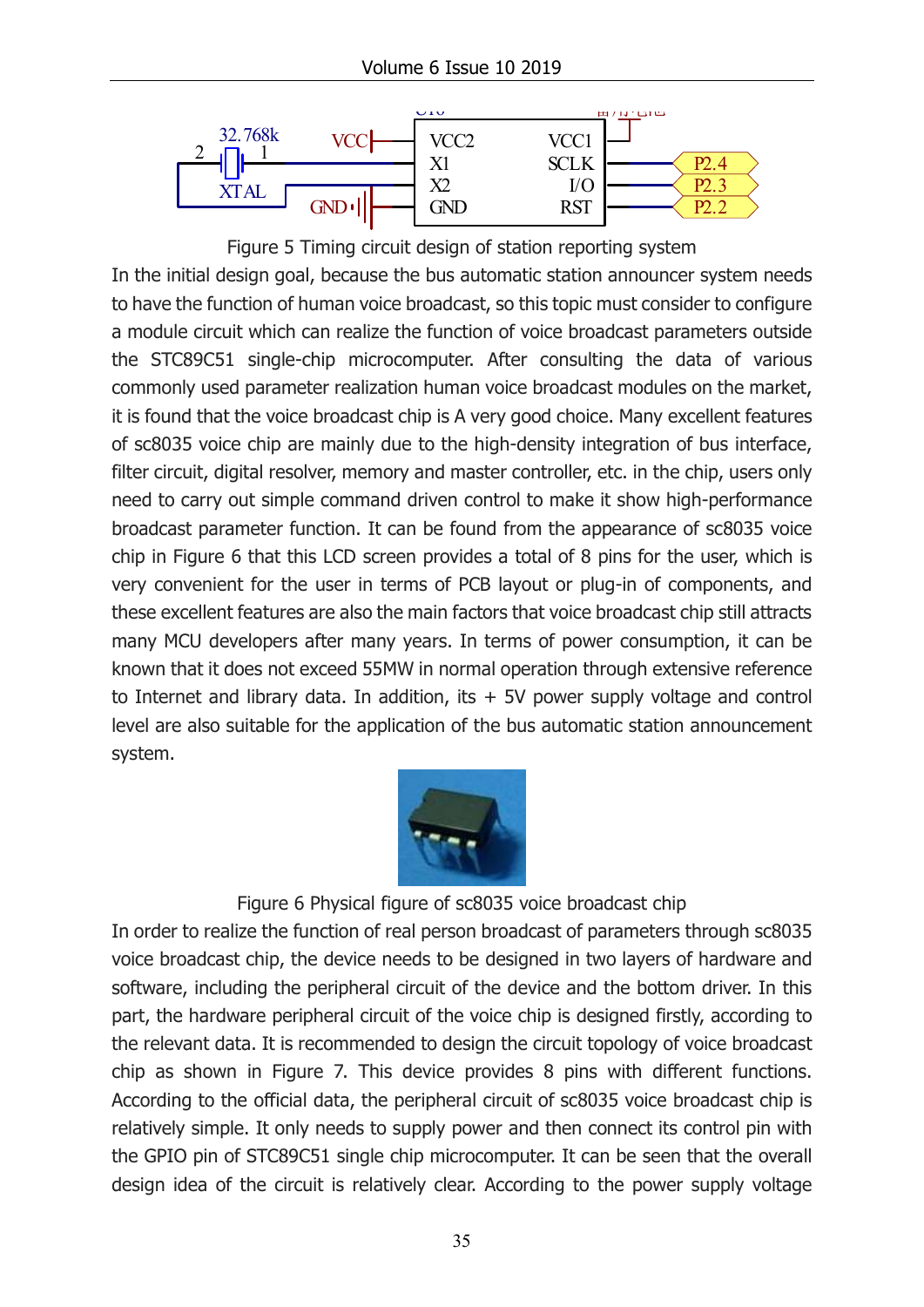parameters in the official data, the  $+5V$  DC voltage used to supply power to the MCU and other chips is directly used for power supply, and the voltage is applied to pin 6. In terms of the connection mode with the single-chip microcomputer, it is still implemented according to the method of official data. In order to realize the demand of the bus automatic station announcer system for the voice broadcast function, this part will start to design the internal function schematic diagram of the sc8035 voice broadcast chip, mainly including the power supply mode of the chip and the connection relationship with the single-chip microcomputer, according to the circuit in the diagram. As shown in the schematic diagram, this chip has 8 different functional pins, and its peripheral circuit structure is relatively fixed. First, a small capacitor needs to be connected to its vreg pin, and then  $+5V$  DC voltage is applied to its VCC pin to realize power supply. Then, the single-chip connection circuit is designed. In this project, the RST and SDA of sc8035 chip will be connected through P1.6 and P1.5 pins respectively. The communication between STC89C51 and two pins can be realized. Example the single-chip microcomputer, it is still<br>to the method of official data. In order to realize the demand<br>tion announcer system for the voice broadcast function, this<br>the internal function schematic diagram of the



Figure 7 Circuit design of live voice broadcast

Several other important parameters of LCD1602 dot matrix screen are introduced. This device can be flexibly controlled by STC89C51 single chip microcomputer. In addition, it needs to consume 11 pins of STC89C51 single chip microcomputer in this system. Considering the rich GPIO pin resources of STC89C51 single chip microcomputer and the connection of other functional modules to the pins of single chip microcomputer, its package can meet the requirements of the company. To meet the requirements of automatic station reporting system. Through the investigation of the most commonly used types of display screens in the market, it can be found that OLED and LCD1602 are the two most commonly used liquid crystal displays. After a simple comparison, it can be found that the differences between the two devices are relatively obvious. The LCD1602 display shown in Figure 8 is slightly better in terms of both the external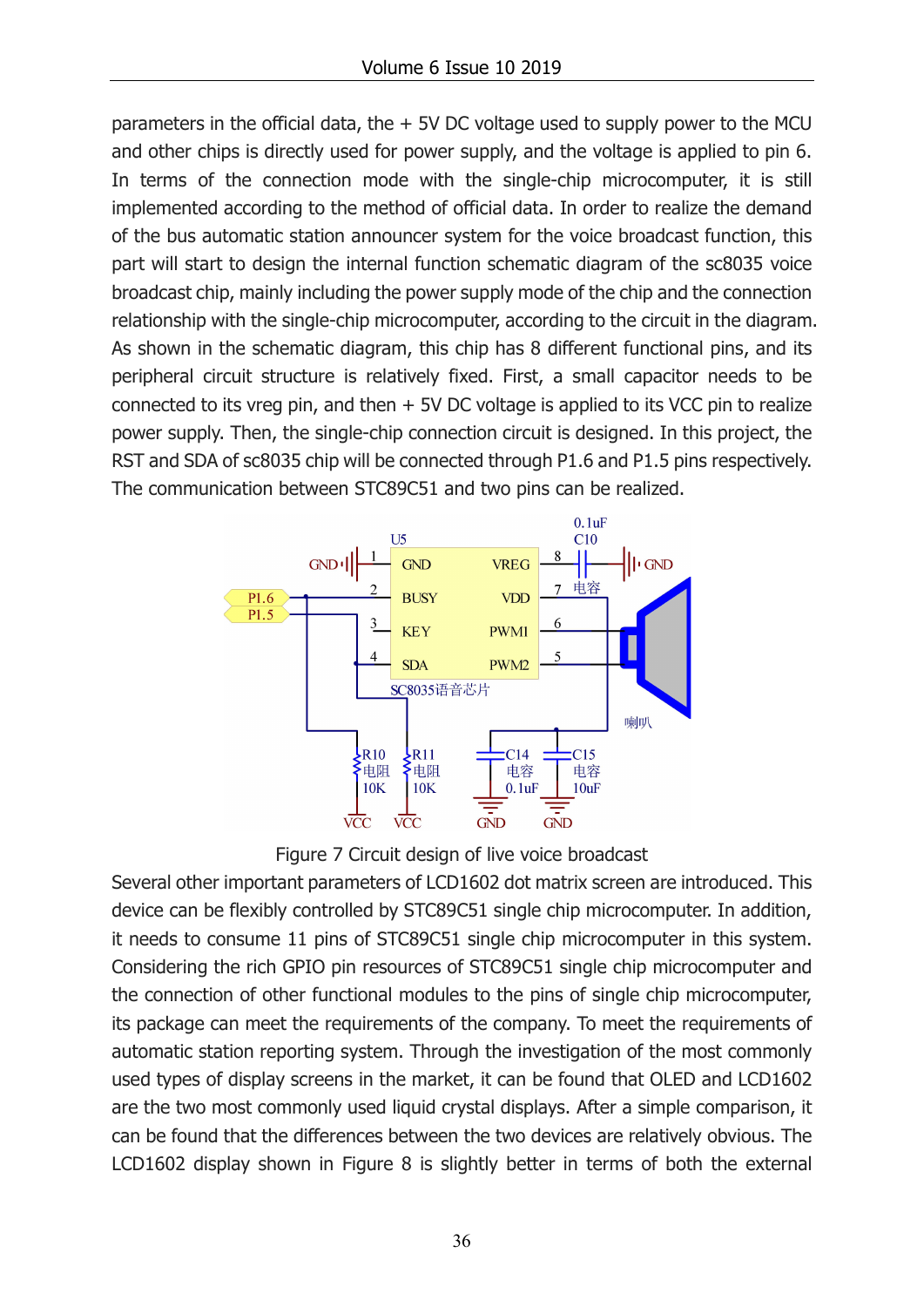volume and the internal functional parameters. However, if the performance and purchase cost of both are comprehensively analyzed, the cost performance of LCD1602 LCD screen is much higher than that of the former. Considering the limited time and funds of this graduation project, if LCD1602 LCD device is implanted into the bus automatic station reporting system, it can ensure the high-definition LCD of the system. Therefore, the LCD1602 LCD screen in the figure below is finally used to realize the display function of important parameters.



Figure 8 Physical figure of LCD1602 LCD module

The expected design goal of this project includes the display function of important parameters. Therefore, LCD1602 LCD screen is selected to realize the function of this project. This function is mainly realized through the GPIO pin of STC89C51 single chip microcomputer to output high and low level data flow and send it to LCD1602 display to work on the internal circuit of the device. The design of hardware peripheral circuit will determine the software code is Whether it can be successfully transmitted between STC89C51 and LCD1602 LCD screen, so as to achieve high-quality display parameter function. The key point of this part of design is that the system can provide LCD1602 LCD screen with high-quality power supply with appropriate power supply voltage and input current, so that LCD1602 lattice screen cannot be affected by the power supply under adverse circumstances. In addition, the system can provide LCD1602 LCD screen with high-quality power supply with appropriate power supply voltage and input current. On the one hand, it is also necessary to connect the external data input and output pins of LCD1602 display device to the GPIO pins of STC89C51 single chip microcomputer according to the connection relationship in Figure 9, so as to basically complete the design of LCD1602 LCD hardware peripheral circuit, on this basis, the following will design the software code, and finally realize the function of display parameters.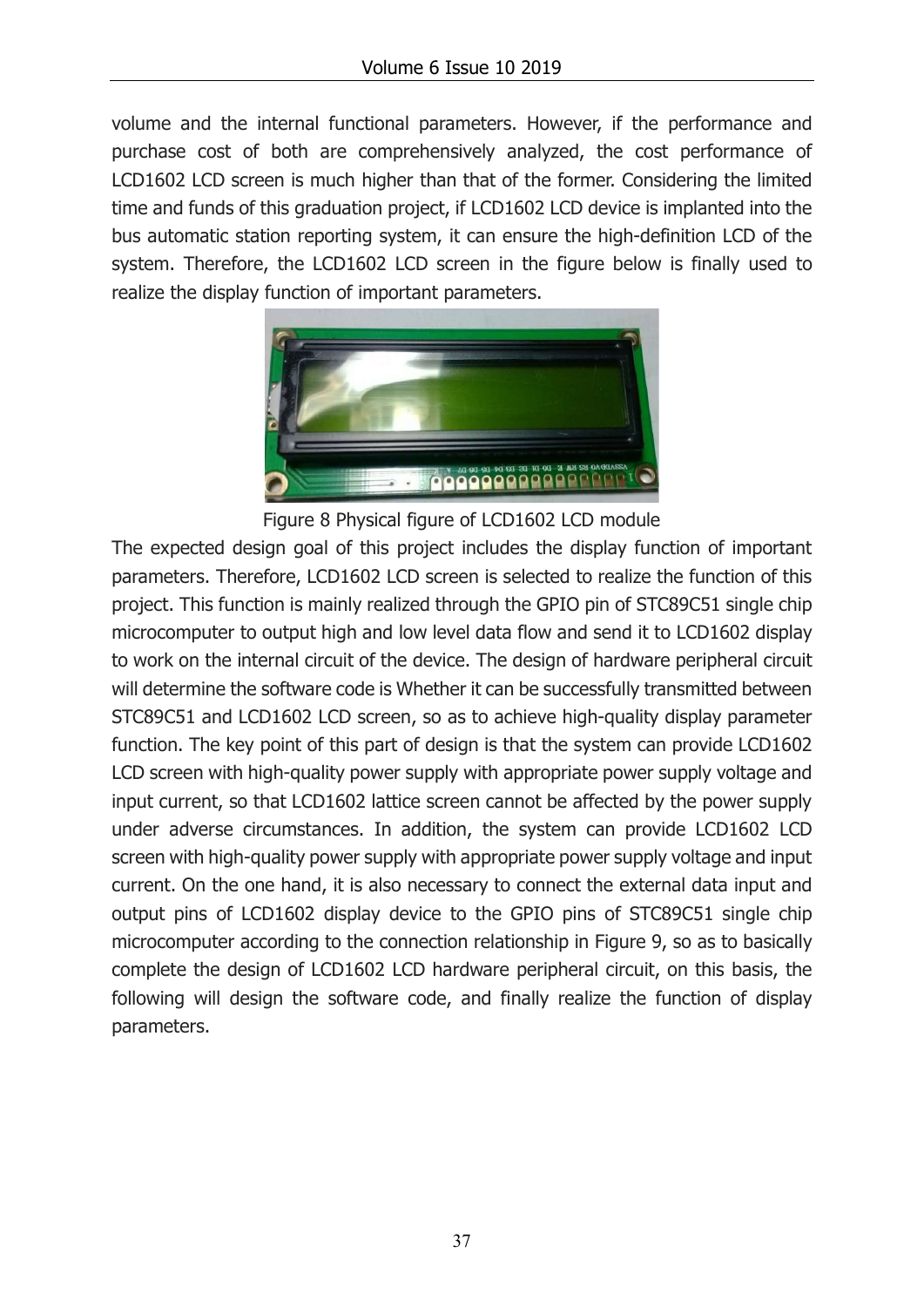

Figure 9 LCD circuit design of station announcement device

In this project, four mechanical keys are used to construct the key circuit, as shown in Figure 10. S1-S3 are used to broadcast platform information, S4 is used to enter the time setting mode. In the time setting mode, S2 and S2 are used to add and subtract the time to be set respectively. These four keys are respectively connected to the four pins p1.0-p1.3 of the single chip microcomputer.



Figure 10 Schematic diagram of key circuit

### 3. Conclusion

The system has been tested repeatedly under many environmental conditions, and shows a very high stability in the operation process, and can respond quickly according to the operation of the tester. This is mainly due to the above excellent hardware circuit and software code design results. In the hardware system, the whole bus automatic stop reporter system is divided into STC8. 9c51 single chip microcomputer minimum system, LCD1602 liquid crystal display circuit, DS1302 timing circuit and human voice broadcast circuit, etc., and in the aspect of software code, they are divided into main program and multiple subprograms. Through this design method, the design difficulty of bus automatic station announcer system is reduced, and each Functional model is designed and occurrent device in this projection. The properties are expected by construct the key circuit, as shown in Figure 10. 51-53 are used to broadcast platform information, S4 is used to enter